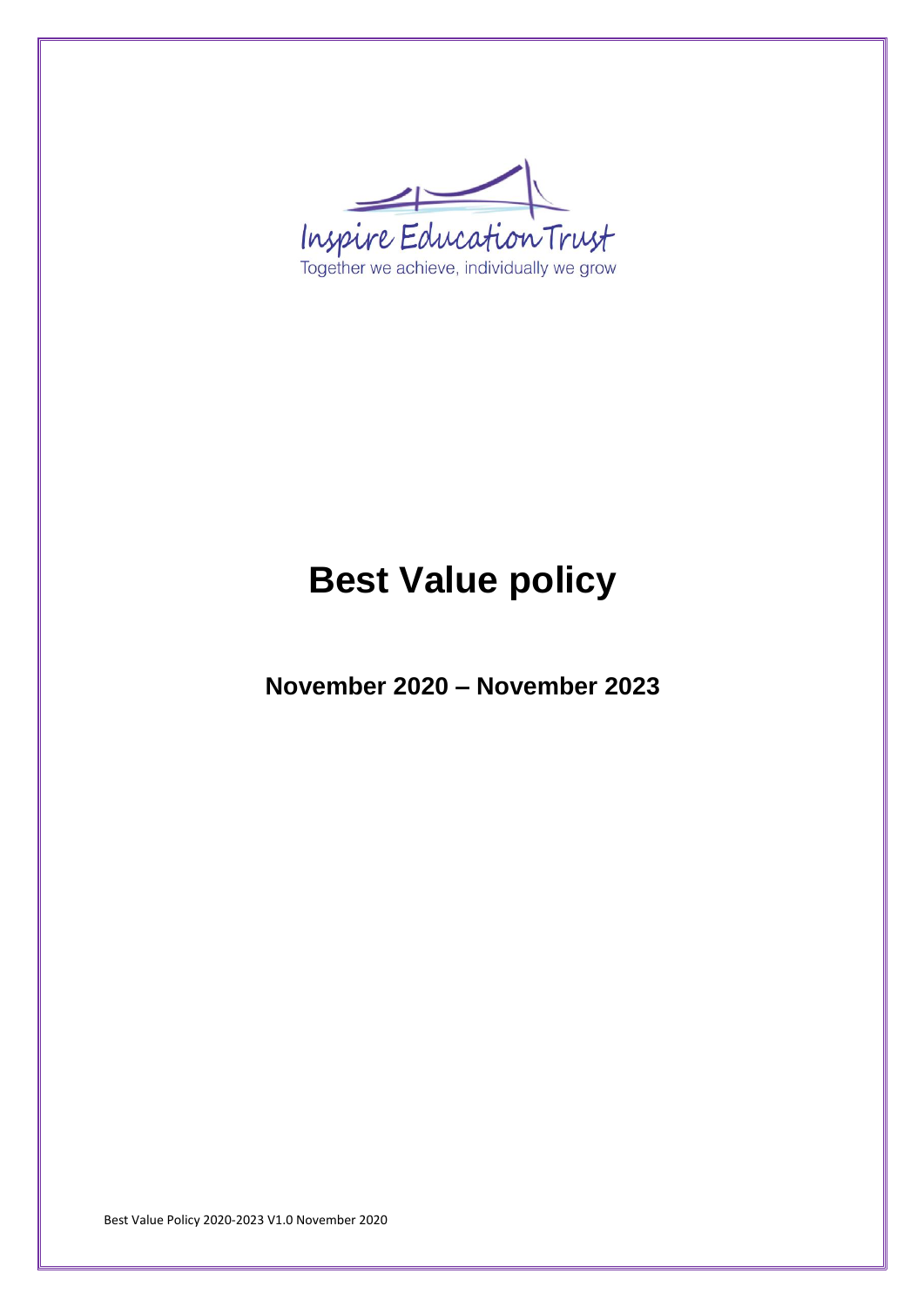## **Assessment of Policy's Impact**

The effectiveness of this policy and its impact will be assessed by the Finance & Audit Committee who will monitor the outcomes and impact of this policy every 3 years. The evidence base for assessment will be presented as agenda items at the Finance & Audit Committee meetings.

## **Statutory Requirements**

The School Standards and Framework Act (1998) requires schools to set targets, to both raise standards and to spend public money wisely. The Local Government Act (1999) further introduced the policy of 'Best Value' to ensure effective provision of local government services. Schools therefore need to ensure that the principle of best value is taken into account in their administrative procedures. To complement practice in schools Local Authorities (LA's) must also work to the principles of Best Value and publish plans that report on performance and priorities and targets for improvements. Best Value itself is not a statutory requirement for schools or governing bodies, it does not apply in a formal context when delegating and devolving budgets. Governing bodies are however required to set targets in order to raise standards.

#### **Best Value**

The principles of Best Value go beyond that of value for money. Additionally, principles of economy, efficiency and effectiveness are also essential. Close partnerships are developed from the core principles of Best Value and it is this effective use of resources that leads to the raising of educational standards and continuous improvement.

The Core Principles of Best Value

- Challenge why, how and by whom an activity is carried out.
- Compare performance against other schools and between parts of each school.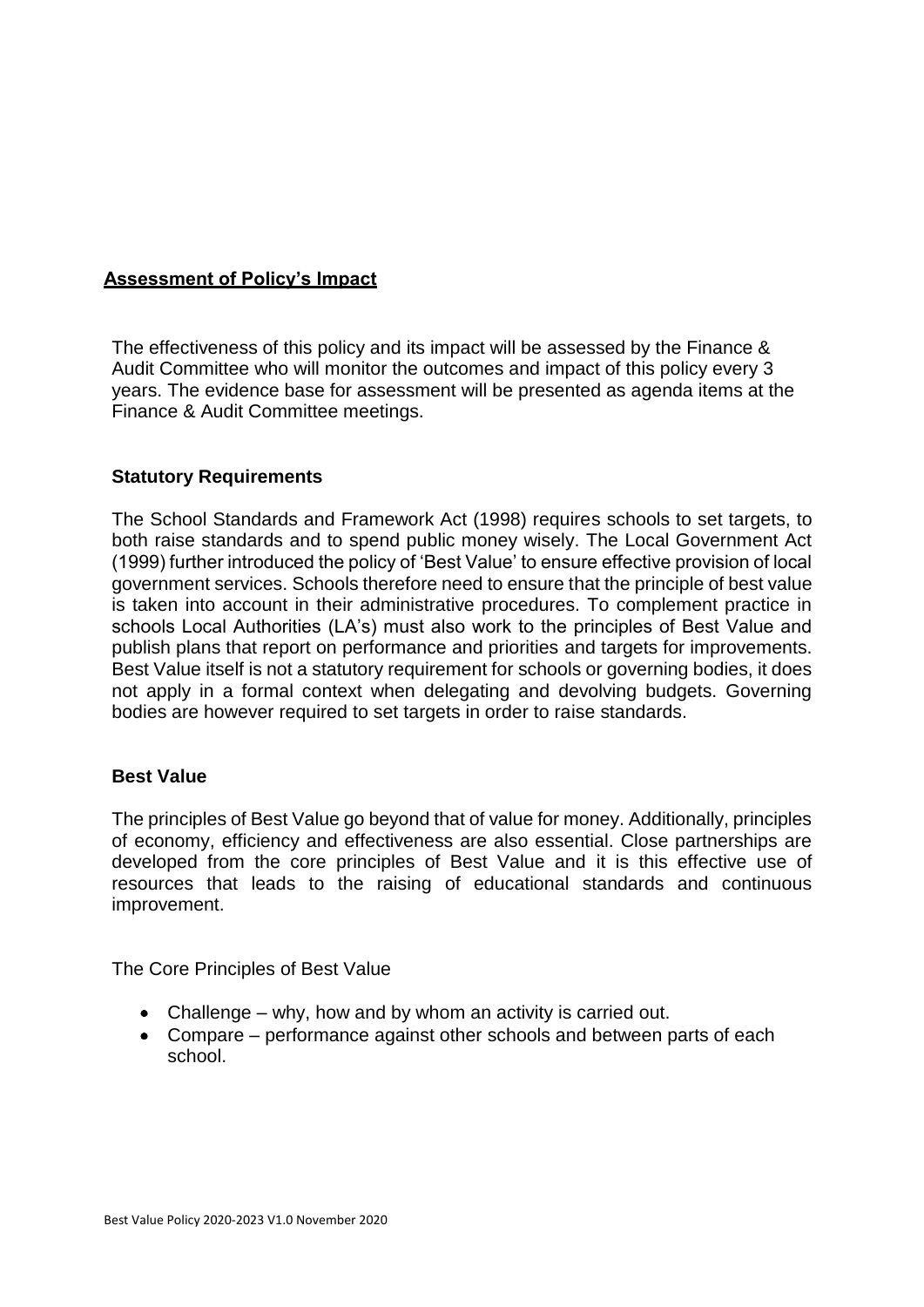- Consult involving stakeholders, especially students, parents and the members of the Board of Directors and Local Governing Bodies.
- Compete as a means of securing efficient and effective services.

The four principles can be considered separately for clarity, but should more usually be applied in combination. Best Value can support and influence all management and decision making activities, including:

- Setting targets.  $\bullet$
- Planning for improvement.  $\bullet$
- Allocating resources to priorities.  $\bullet$
- Managing implementation.  $\bullet$
- $\bullet$ Monitoring and evaluating the performance of the
- school. Managing the performance of the staff.

## **Best Value Statement**

The Directors of Inspire Education Trust are committed to achieving Best Value in all decisions made. We use the principles of Best Value as they apply in securing continuous improvement in this school and we will:

- Regularly review the functions of The academies within the Trust, challenging how and why services are provided and setting targets and performance indicators for improvement;
- Monitor outcomes and compare performance with similar academies and  $\bullet$ within the Trust;
- Consult appropriate stakeholders before major decisions are made; and
- Promote fair competition through quotations and tenders to ensure that goods and services are secured in the most economic, efficient and effective way.

We will strive to ensure that Trust is using its resources effectively to meet the needs of pupils.

The principles of Best Value will apply as also outlined in the schools own Finance Policy which is updated and reviewed annually.

The Head of Operations and Head of Finance will undertake a regular schedule of review of the main contracts and services to the academies within the Trust, to include, payroll, HR functions, grounds maintenance, catering, cleaning and resource suppliers. Included within the review will be those services which the school currently purchases as Service Level Agreements from the LA. They will be compared for Best Value against external provision. Within the review the following may be considered;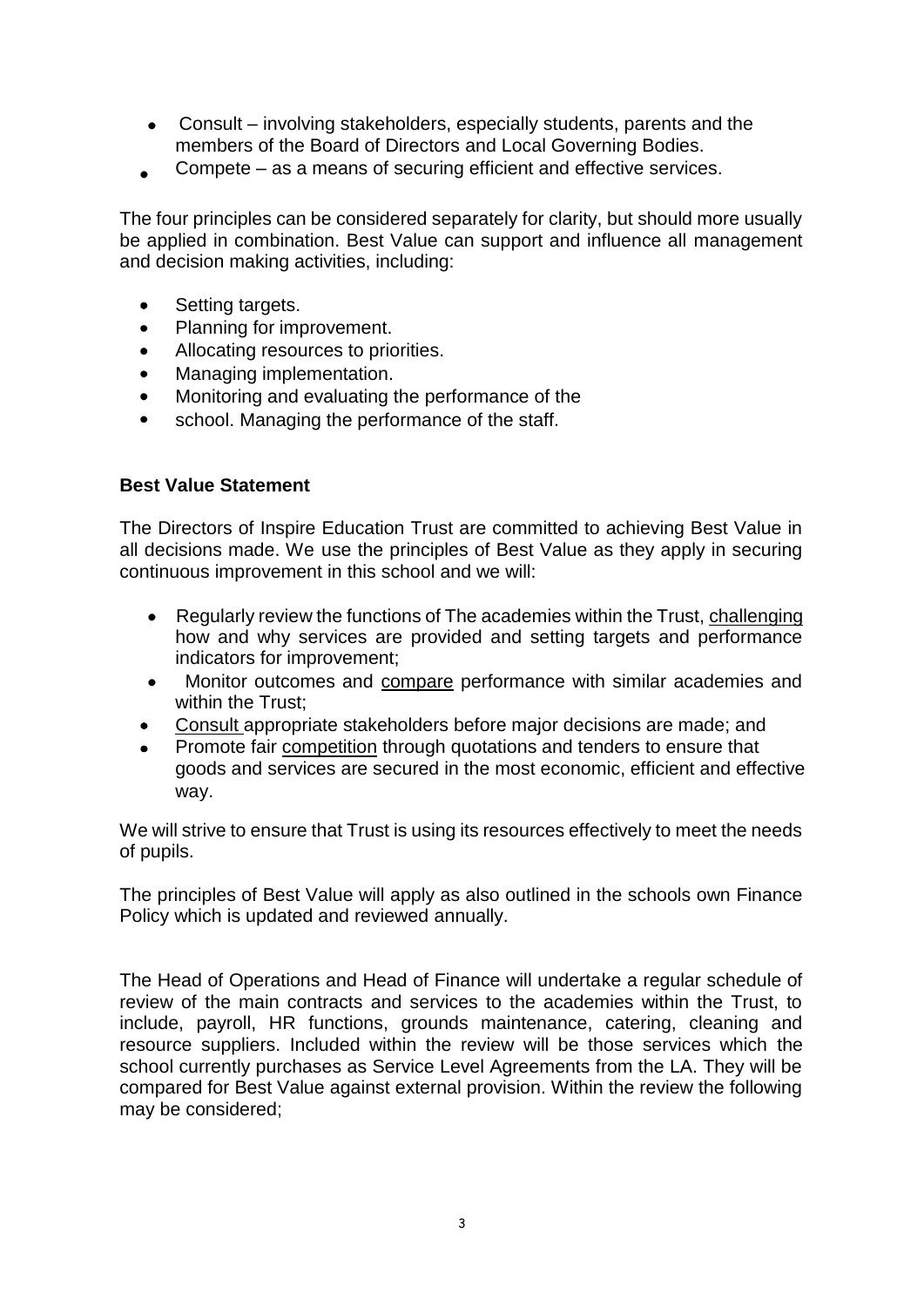- The need for the service?  $\bullet$
- The level of need of the service?
- Is this service the best use of our resources?  $\bullet$
- How important is this service/supply to the running of the
- school? Is this the best service that we can obtain?
- How can we best measure the quality of service  $\bullet$
- provision? Are there any alternative service providers
- available?
- What are the budget implications of choice?
- Do we need/can we improve the current level of service?
- Have there been any technological advances that may have an impact on current choice?
- Are those directly involved in use of the end product happy with
- provision? Could costs be reduced by combining with another school?
- How much management time and resource is consumed by the service?
- Have there been any legislative developments which may impact on choice?  $\bullet$
- Could we reduce the levels of service or standard of service?
- Could the school raise its own
- charges? Were previously set targets
- met? What are our future targets?

## **Value for Money**

The widely accepted definition of Value for Money refers to three elements described as the "three Es':"

- Economy
- Efficiency
- Effectiveness

Securing Value for Money means securing good outcomes for pupils and so it also means:

Minimising the costs of running the Academy, including buying goods and services of the right quality at the lowest possible price (Economy). Getting the most out of every pound spent in the school;

Using all resources – staff, buildings and equipment – to best effect and avoiding waste (efficiency) and,

Ensuring that all activities are focused on achieving the schools' goals – outcomes for children and the local community (effectiveness).

Board of Directors and Local Governing Bodies can help achieve the best outcomes for children by placing value for money at the heart of all their planning decisions.